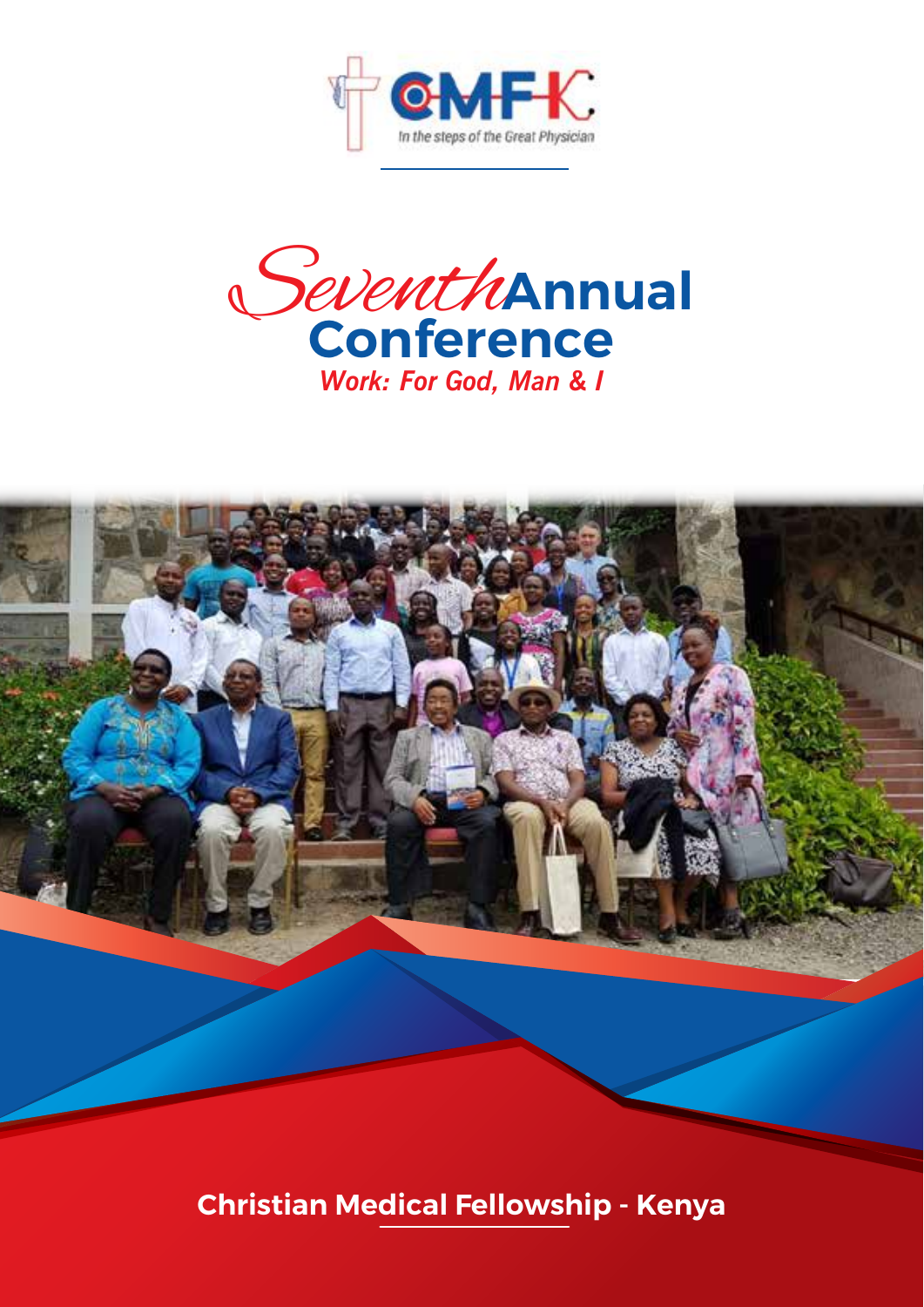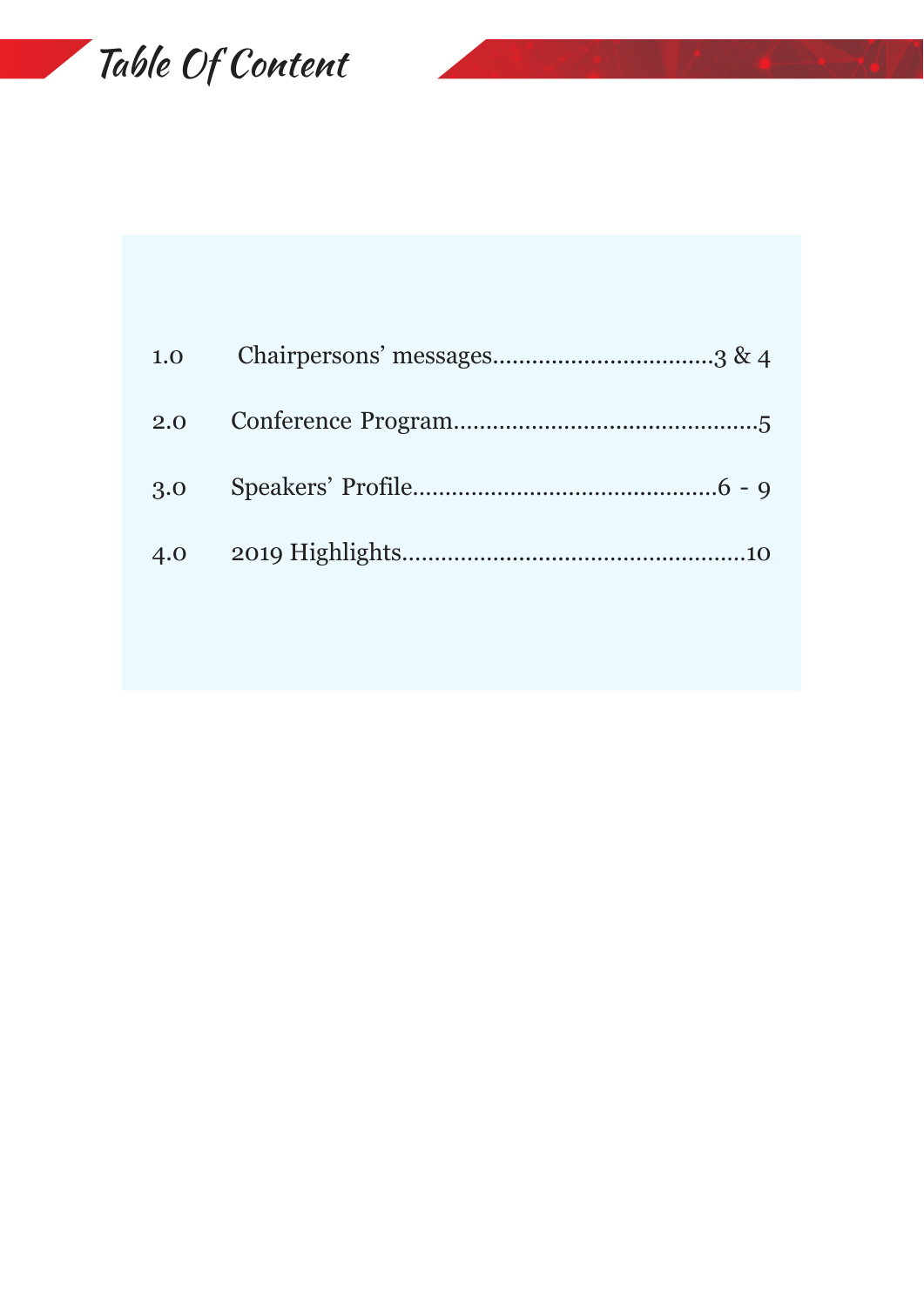## Chairman's Message



Dear members and delegates, on behalf of the CMF-Kenya leadership it is my privilege to welcome all of us to Tumaini, Nakuru for CMF-Kenya Annual Conference, Retreat and Annual General Meeting for a time to reflect and share the memorable moments in fellowship. Thank you for finding time in your schedule and travelling from the various places to join the CMF Kenya family. As we gather here this weekend I pray that we will encourage, challenge and enrich each other. I hope that this conference will help rekindle your engagement as a believer (including within CMF) at whatever level you are at.

I encourage us to take the opportunity during this time to form new bonds and strengthen our old ones. In a dynamic society it is my hope we will gain insights that will make us more effective in all our spheres of engagement. In this corporate gathering may you experience the Lord in a very personal way. May you be compelled and inspired to launch out into the place of your calling in the midst of the multiple voices that you encounter continually in the journey you walk as a believer and Christian health professional. May it serve to embolden you to be a witness for the Kingdom.

May we join hands in the work; expanding the Kindgom of God. I wish you all a fulfilling experience.

**Dr. Kizito Shisanya Chair CMF Kenya December 2019**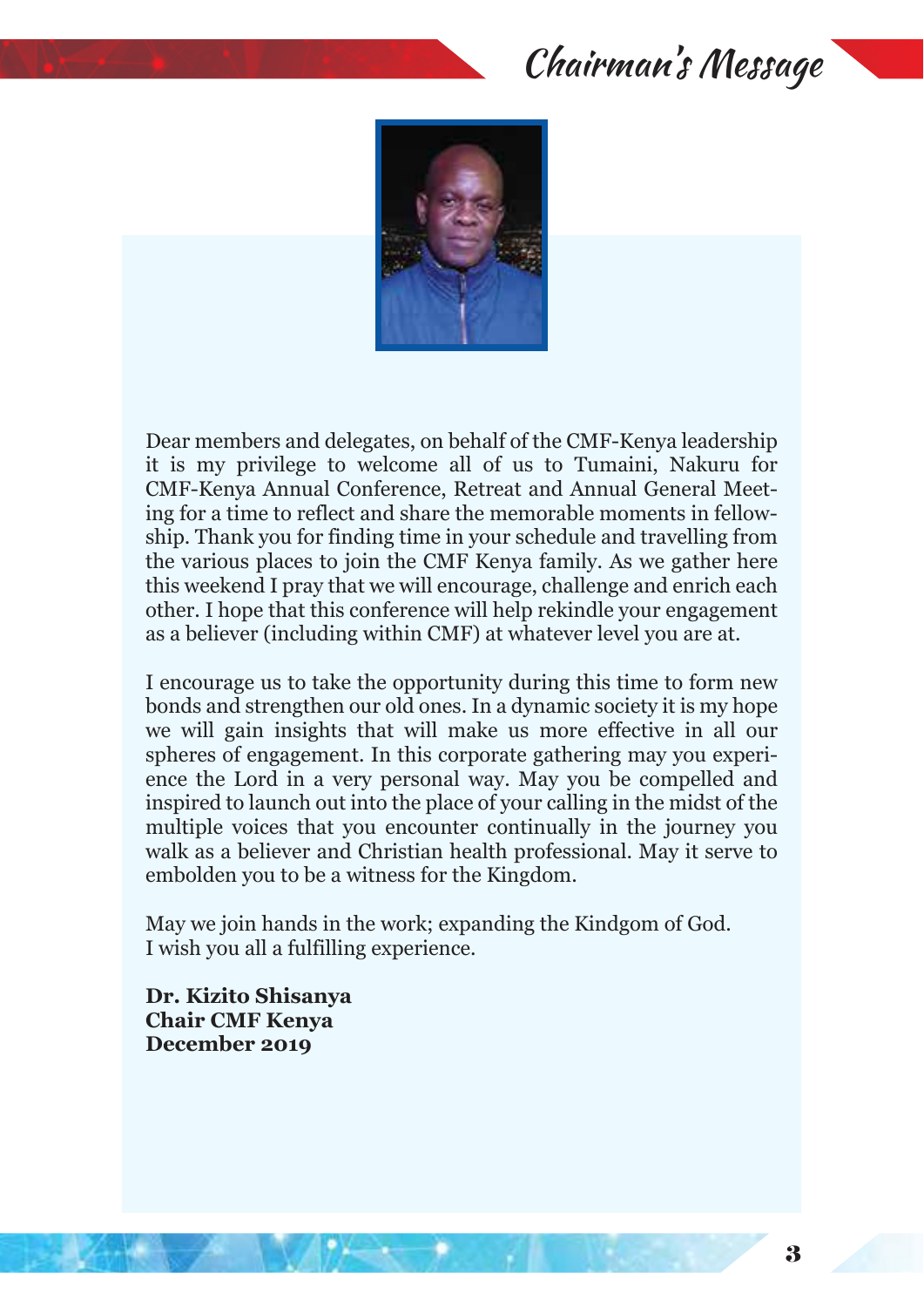## Welcome Message



Dear Member,

The 7th annual delegates conference has been birthed by various experiences. We have gotten better and refined by the past conferences, our unique challenges this year notwithstanding. The organization, CMF-K, has gotten more space to play relevance and the audience for CMF-K is more complex. These are exciting times to be alive!

Over the period when we debated what to cover in this conference, there was a lot to choose from. The political landscape overflowing with tension, the economy bankrupt, the church at a cross-road and a huge number of the workers in perpetual unrest. The many and unique national challenges are a testament of our relevance making it more urgent than ever that we must be equipped for influence.

With eternity in mind, we ultimately chose the place of work as a vehicle for influence. How can we wake up like ambassadors bent on fully and distinctly representing our Kingdom? How can the clarity of our role as Christians in the market place be restored? These and many questions relating to WORK, have shaped what this conference will be about. We want to sit and listen to the Lord one more time. We want to be navigated to a place of no regret, a place of reflection and purpose, a place of determined resolve to please none but one master. This is my/our hope for each of the delegates here. That we will find a campus to send us to the heart of our ambassadorial function and attain the focus to constantly be aware of it.

WORK, for God, Man and Me is a well thought theme that balances the role of work in providing satisfaction for the one who works, the humanity they serve and for God the ultimate Master and provider. May these words speak to us as I declare the conference open.

Dr. George Otieno Chairperson, Conference Planning Committee 2019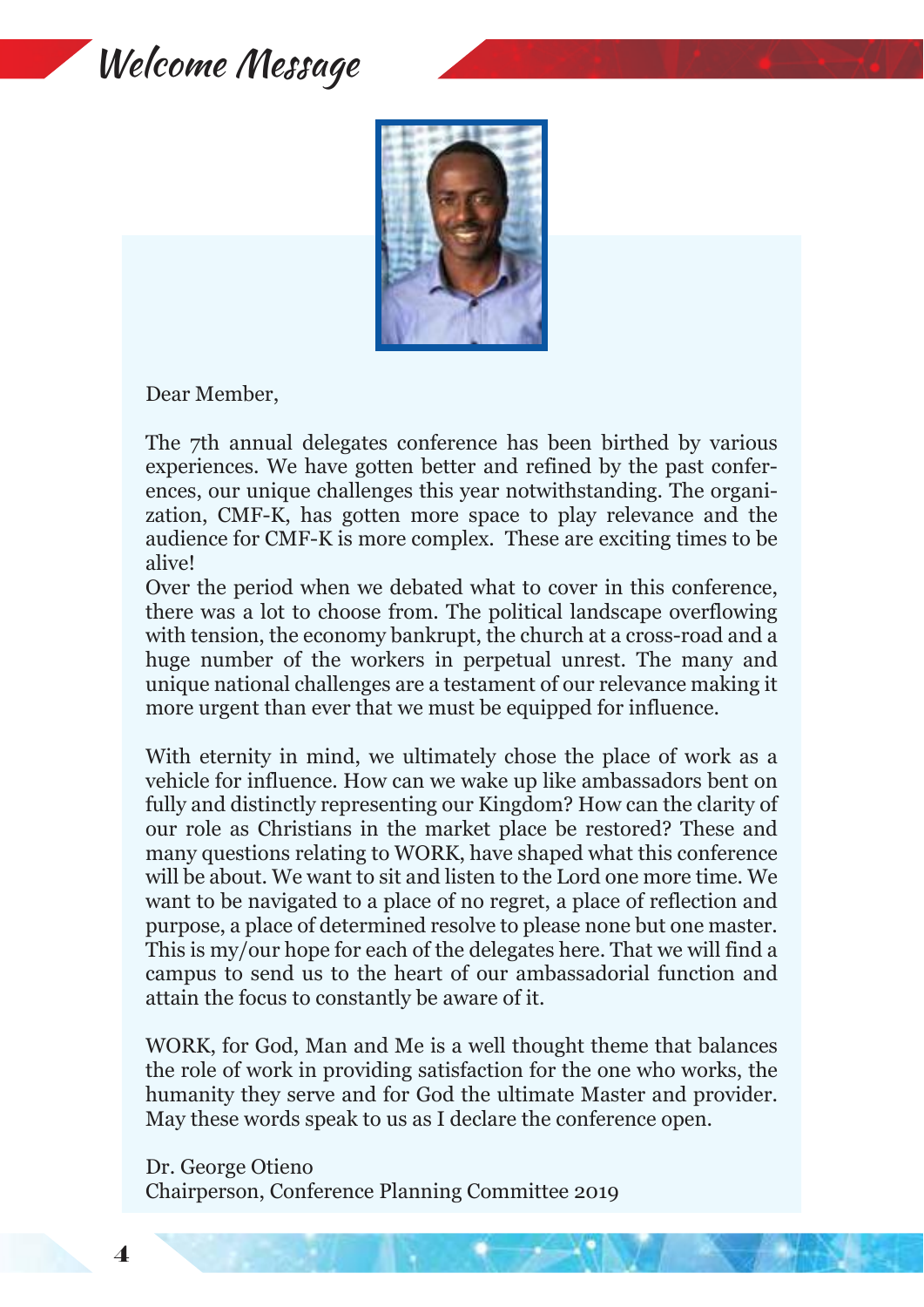

| <b>FRIDAY</b>   |                    | <b>ACTIVITY</b>                                  |
|-----------------|--------------------|--------------------------------------------------|
| 5:00            | $-6:30 \text{ pm}$ | Arrival and registration                         |
| 6:30            | - 7:30 pm          | Supper                                           |
| 7:30            | - 9:00 pm          | Plenary 1: Work and eternity. Dr. Alex Bolek     |
| <b>SATURDAY</b> |                    | <b>ACTIVITY</b>                                  |
| 7:00            | $-8:00 am$         | <b>Breakfast</b>                                 |
| 8:00            | - 8:30 am          | Praise & Worship                                 |
| 8:40            | - 9:00 am          | "The Journey" by Dr. Warurua Mugo                |
| 9:00            | - 10:30 am         | <b>Plenary 2:</b>                                |
|                 |                    | Secular Vs Sacred Papa Ayella & Panel Discussion |
| 10:30           | $-11:00am$         | Tea Break                                        |
| 11:00           | $-12:00$ pm        | Break out session 1                              |
| 12:00           | $-1:00$ pm         | Breakout session 2                               |
| 1:00            | $-2:00$ pm         | Lunch                                            |
| 2:00            | $-4:00 \text{ pm}$ | <b>AGM</b>                                       |
| 4:00            | $-6:00 \text{ pm}$ | <b>Bonding</b>                                   |
| 6:00            | $-7:00 \text{ pm}$ | Supper                                           |
| 7:00            | $-9:00 \text{ pm}$ | Open forum                                       |
| 9:00            | $-11:00$ pm        | <b>Bonfire</b>                                   |
|                 |                    |                                                  |
| <b>SUNDAY</b>   |                    | <b>ACTIVITY</b>                                  |
| 8:00            | $-9:00$            | <b>Breakfast</b>                                 |
| 9:00            | - 10:00 am         | Small group discussions/ Devotion                |
| 10:00           | - 10:30 am         | Tea break                                        |
| 10:30           | $-12:30$ pm        | <b>Sunday service:</b>                           |
|                 |                    | Work and contentment. Rev. Justus Mutuku         |
| 12:30           | $-1:00$ pm         | Closing ceremony                                 |
| 1:00            | $-2:30$ pm         | Lunch and departure                              |

## *Break Out Topics & Speakers*

| <b>Financial Management</b> | – Dr. Melvin D Lima                      |
|-----------------------------|------------------------------------------|
| <b>Contentment</b>          | - Dr. Augustine Lutakwa (from ICMDA S.A) |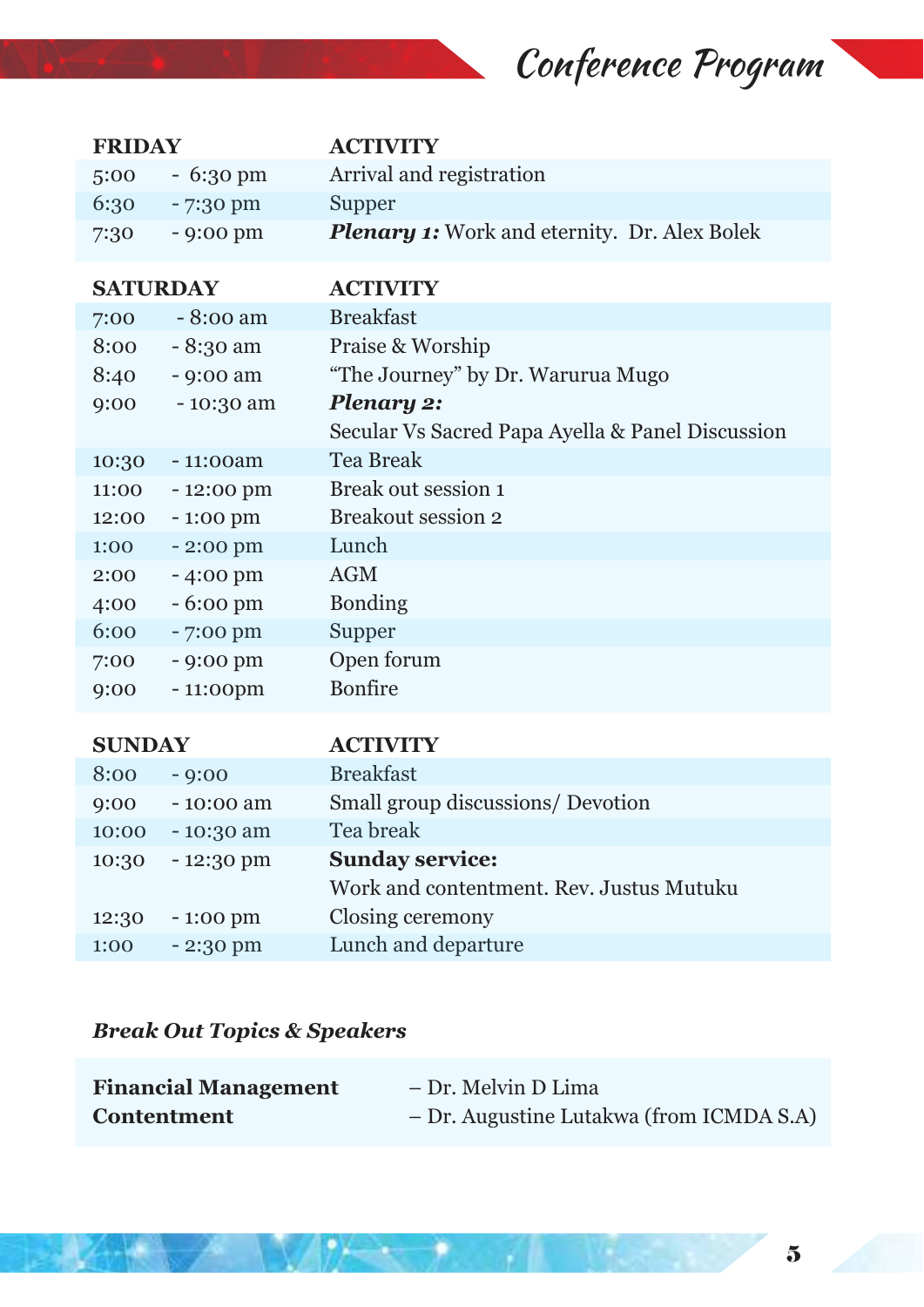# Speakers' Profile



## Melvin D'lima

is a born again Christian Dentist and Public Health Professional turned Business Coach and Mentor for Small and Medium Enterprise owners with a bias to Health care businesses. He holds a BDS and MSc (Public Health) as well as NLP Life Coach Certification, Trainer of Trainer in Business skills in healthcare businesses Certification and ILO Start and Improve Your Business Trainer

Certification.

He is divorced and in the process of getting married again. He has 5 children. He is widely published. Besides scientific and dental literature, he writes short stories and poems with a Christian message. He has addressed the Kenya Pediatric, Medical and Dental Associations on the Business of Healthcare. He is a Business Coach at Passion Profit and a Mentor with Mowgli UK and the Kenya Chapter of the Ashesi University (Ghana) Alumni.



### Rev. Justus M. Mutuku

Spiritual Journey: Got born again in the early years of High School life and have been walking dedicatedly with the lord for slightly over 30 years now.

**Family :** Married to Pastor Lilian Musila. Blessed with three Children- Caleb Muuo Joy Mueni and Joshua Mwendwa.

**Ministry :** Have a wide experience with pastoring different Congregation with Africa Inland Church - Kenya . A vast experience as conference speaker in Colleges, universities and Church related forum in Kenya and beyond.

**Currently :** Serving as the University Chaplain - Kabarak university.

**Education :** Bachelor of Theology - KEMU; Master of Divinity in Theological Studies ( AIU - Africa International University); Currently a student of M.A. in Bioethics ( Trinity International University) as well as PHD student pursuing Theology and Culture - (AIU - Africa International University.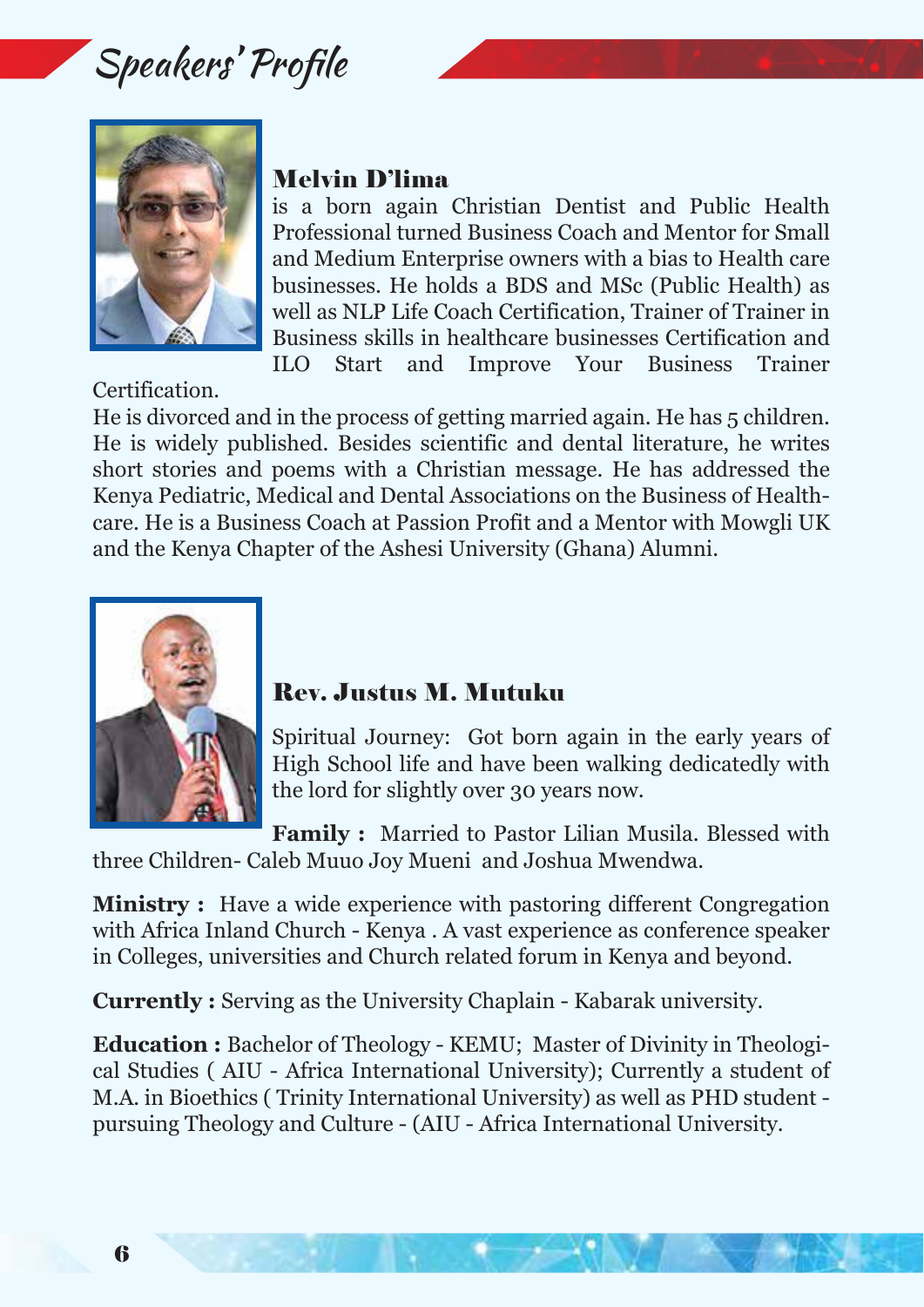## Speakers' Profile



Dr. Ataro Papa Stephen Ayella is a Ugandan Medical Doctor,

Public Health Consultant. Dr Ayella is the Uganda Christian Medical Fellowship Missions Coordinator and ICMDA East Africa Regional Representative for Students and Junior Doctors Ministry.

He has been a Missionary and Pastor for over 15 years dealing with Cross-Cultural Missions. Dr. Ayella has been elected as the Vice President Uganda Medical Association for 2019-2021. He has previously been Head of Health and Nutrition Sector heading Ebola preparedness response in South Sudan and Emergency Response, Health Program Manager/ Senior Technical Adviser for Save the Children International, Management Sciences for Health among other public health positions in South Sudan, Uganda, Kenya, Tanzania, Somalia, Liberia, and other countries. He has multi-country Epidemic preparedness and Response experience as well as Sexual Reproductive Health, Child Survival and Infectious Diseases in Humanitarian Emergencies for over 10 years.

Dr. Ayella serves as Part-Time Team Physician for Uganda Netball Federation (Team Uganda She Cranes) for International games; he has recently been accepted as a Member for Canadian Academy of Sports and Exercise Medicine (CASEM). He has been collaborating with NECSI in Ebola Research and Community level interventions since 2014 and in 2019 he was appointed as Co-Faculty (Guest Lecturer) at New England Complex Systems Institute in Boston, United States.

Dr. Ayella is a Fellow of the Royal Society of Public Health in the UK. He received his MSc in Clinical Epidemiology and Biostatistics from Makerere University Kampala, International Child Survival Strategies from Uppsala University in Sweden, and Postgraduate Diploma in Development Studies majoring Project Planning and Management.

Dr Ayella has a special interest and career in Music playing Gospel and cultural music, he leads a Musical band of Christian doctors in Uganda and East Africa region where they perform at international events- his main instrument is the Yamaha Synthesizer Keyboard and does lead vocalist role as well along with his three children who have music expertise. He is married to Christine Ayella, a University Lecturer and Specialist in Gender and Development.

7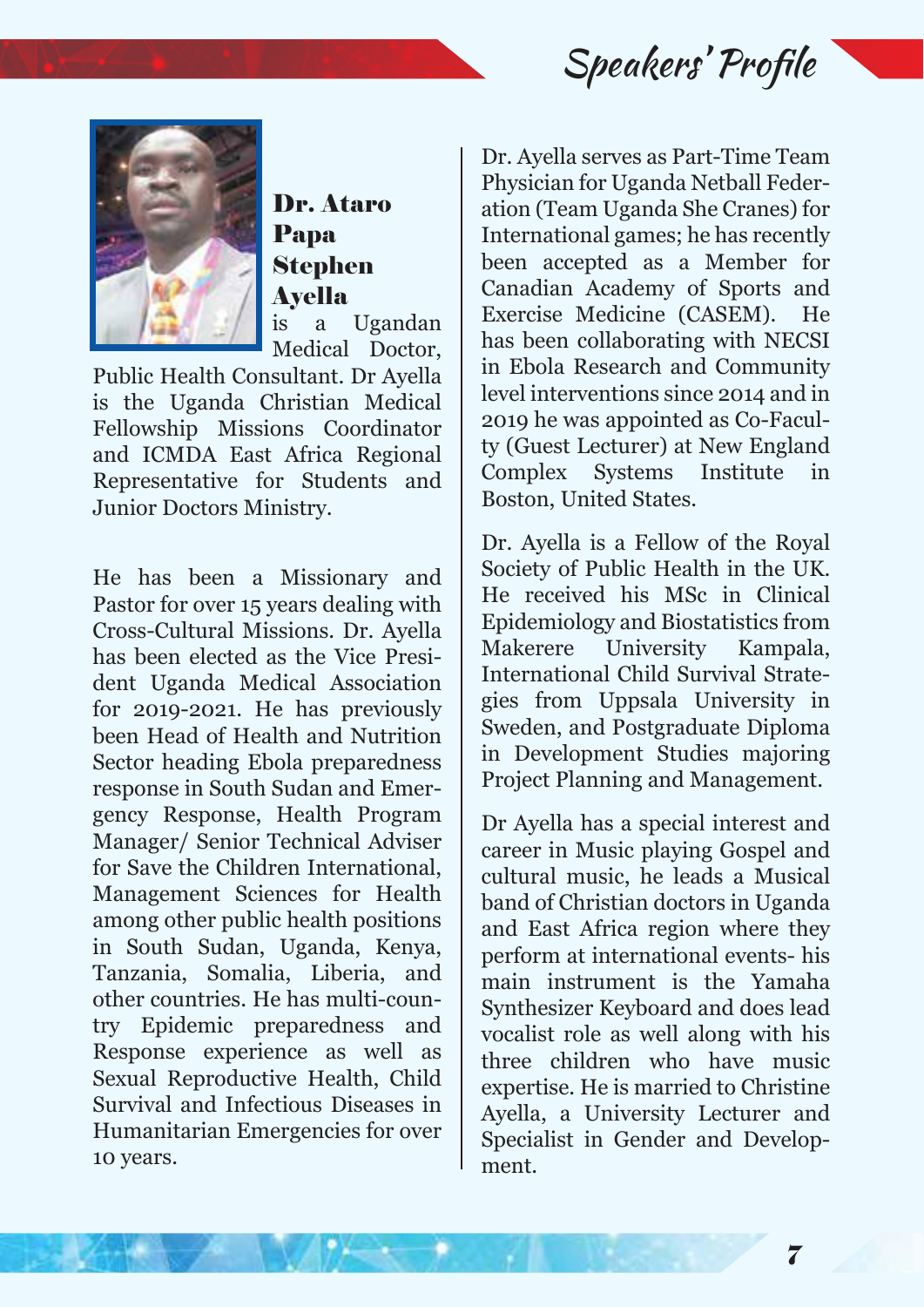# Speakers' Profile



## Alex Bolek Abuk

Marital Status: Married (to Helen)

Nationality: South Sudanese

## **Academic Qualifications:**

MBBS: University of Oradea, Romania

MPH: University of Medical Sciences and Technology – Khartoum Sudan

PGD HIV/AIDS: University of Medical Sciences and Technology – Khartoum Sudan

PGD Research Methods and Biostatistics: University of Medical Sciences and Technology – Khartoum Sudan

## **Leadership Trainings:**

• Advanced Leadership Training: Haggai International Leadership Institute:– Singapore

• EQUIP Leadership Training (John Maxwell Ministries):- Cyprus

#### **Career:**

• *Medical officer:* Sudan Federal Ministry of Health – Khartoum Sudan

• *Deputy Director*, Directorate of STIs & HIV/AIDS: Central Equatoria State, Juba – South Sudan.

• *HIV Technical Advisor:* Jhpiego South Sudan: 2012 to date

• *Acting Chief of Party and Country Rep –* Jhpiego South Sudan (April  $2018 - July 2019$ 

#### **Ministry Involvement:**

• *President:* Sudan Christian Medical Fellowship (SCMF): 2005-2011 - Led SCMF to Registration with ICMDA during the ICMDA World Congress in Uruguay in 2010

• *President* South Sudan Medical and Dental Association (CMDA-SS): 2011 – to date - Led the CMDA-SS to registration with ICMDA during the ICMDA World Congress in Netherlands in 2014.

• *ICMDA East Africa Regional Secretary*: 2017 to date

• *Board Chairman*: Christian Health Initiatives (CHI) Organization – South Sudan: 2018 to date

• *Board Chairman*, Scripture Union (SU) of South Sudan: 2017 to date

• *Alumnus:* Haggai International (Leadership Institute) - Singapore  $(2006)$ 

• *Associate member:* Fellowship of Christian University Students in Sudan & South Sudan (FOCUSS)

8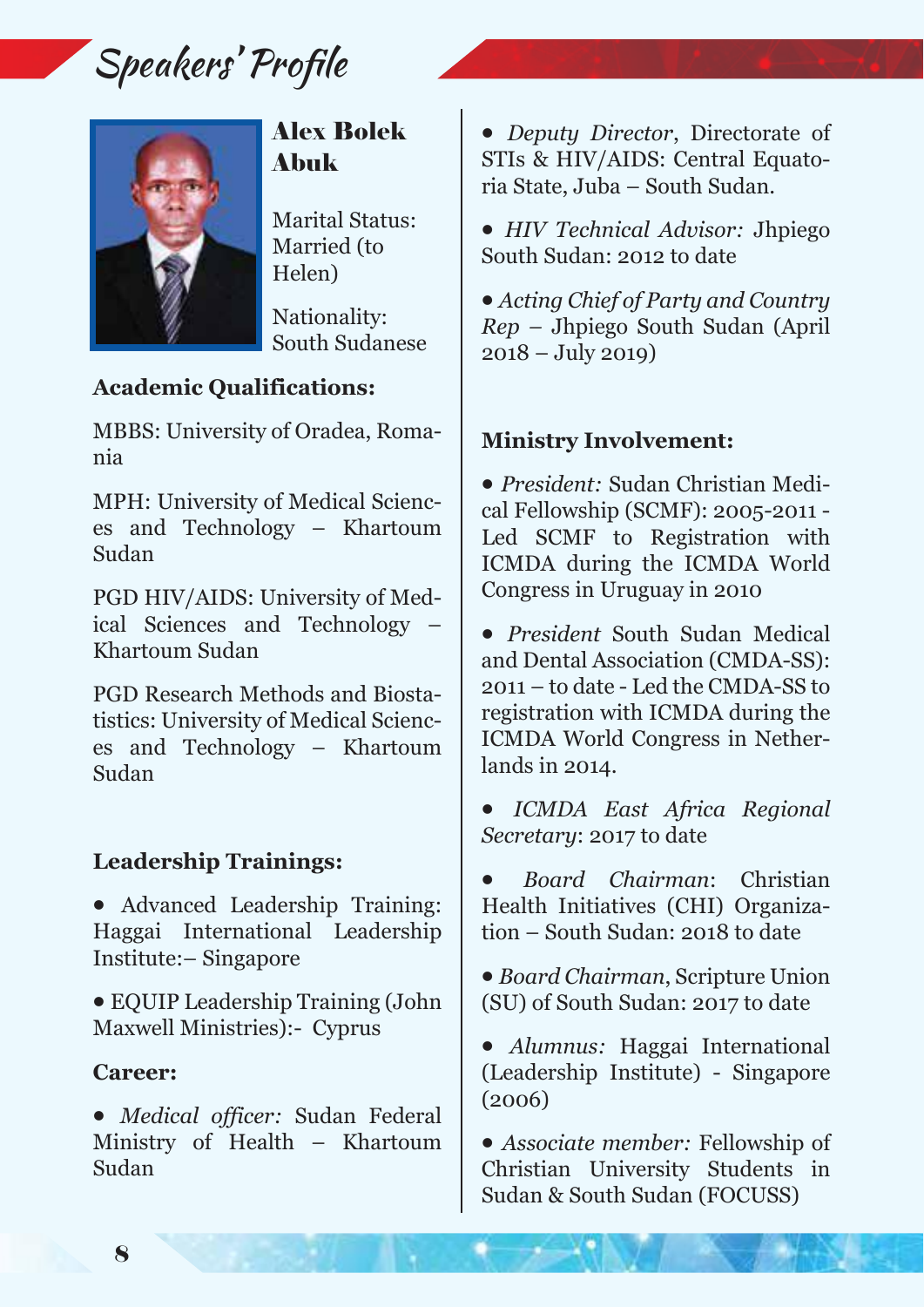Speakers' Profile

• *Former Board Member* – Calvary Ministries: Khartoum Sudan (2006 – 2011)

• *Founder (with my wife Helen):* Timothy School, Terekeka State – South Sudan (2015)

• *Ministry Partnerships:* Calvary Ministries, HCFI, PRIME, CSCmg, Haggai International, Kis In Crisis, RCEI

• *An Elder* in local Church

• Serving the wider body of Christ among local Churches in South Sudan, the East Africa Region and globally.



## Dr. Augustin Lutakwa

was born in DR Congo and has recently finished his residency in General Surgery. He lives in Durban South Africa. He is the Associates Executive Officer for Sub – Saharan Africa where he promotes the mission, vision and core values of ICMDA among students and junior doctors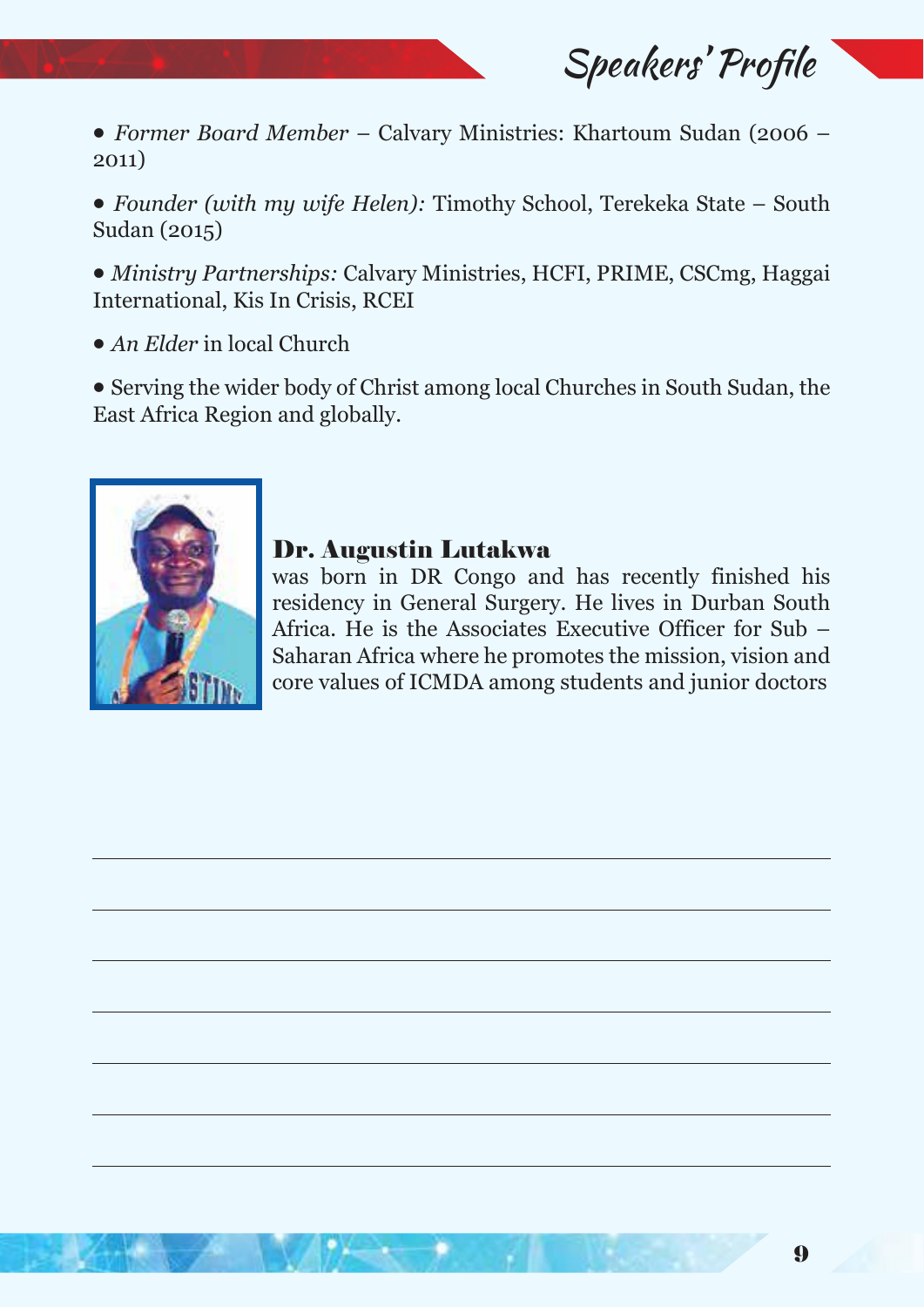

## TRAININGS

### *CMF-K Volunteers Training*

CMF-Kenya managed to hold a volunteers training on the 12th and 13th April 2019. It was held at FOCUS Centre in Kasarani Nairobi, where 17 delegates attended. The training had to be modified to favour the volunteer's schedule as most of them had already reported to their internship stations.

#### *East Africa Training of Trainers*

On the 3<sup>rd</sup> and 4<sup>th</sup> of September 2019, CMF-K in collaboration with PRIME UK, ICMDA East Africa, University of Brighton hosted an East African Regional Training of Trainers on Whole Person care Medicine at Mayfield Guest House in Nairobi. 30 participants attended the two days training

#### *ICMDA East African Volunteers & Leaders Training*

CMF-K recently hosted the ICMDA East African Volunteers & Leaders Training in Kijabe Hospital from 1st to 5th December 2019. The five day training brought together students and junior doctors as representatives from all the eight countries within the wider East Africa

### **CONFERENCES**

### *CMF-K Annual Students Conference*

The CMF-K Annual Students' Conference 2019 took place in Kisumu Hillside Hotel on the  $26<sup>th</sup>$  to  $28<sup>th</sup>$  of April. A total of 70 students gathered for the conference. The theme for the conference was "Called to Excellence, Skilled for Christ."

### *Rwanda ICMDA East Africa Conference*

CMF-Kenya managed to send a delegation of members both senior and junior professionals as well as students to represent us to this conference that was held at the University of Rwanda in Kigali Rwanda over the Easter Holiday.

#### *Sydenham Conference 2019*

CMF-Kenya as an organization together with its members managed to facilitate and sponsor one of our committed students and volunteer in the office, to attend the Sydenham Conference in the UK in January.

Millicent Wangui who is currently a sixth year Student at the Nairobi University did well to bring the experience she had back home. Over 150 students gathered at Prof Jana McLeod's residence in one of our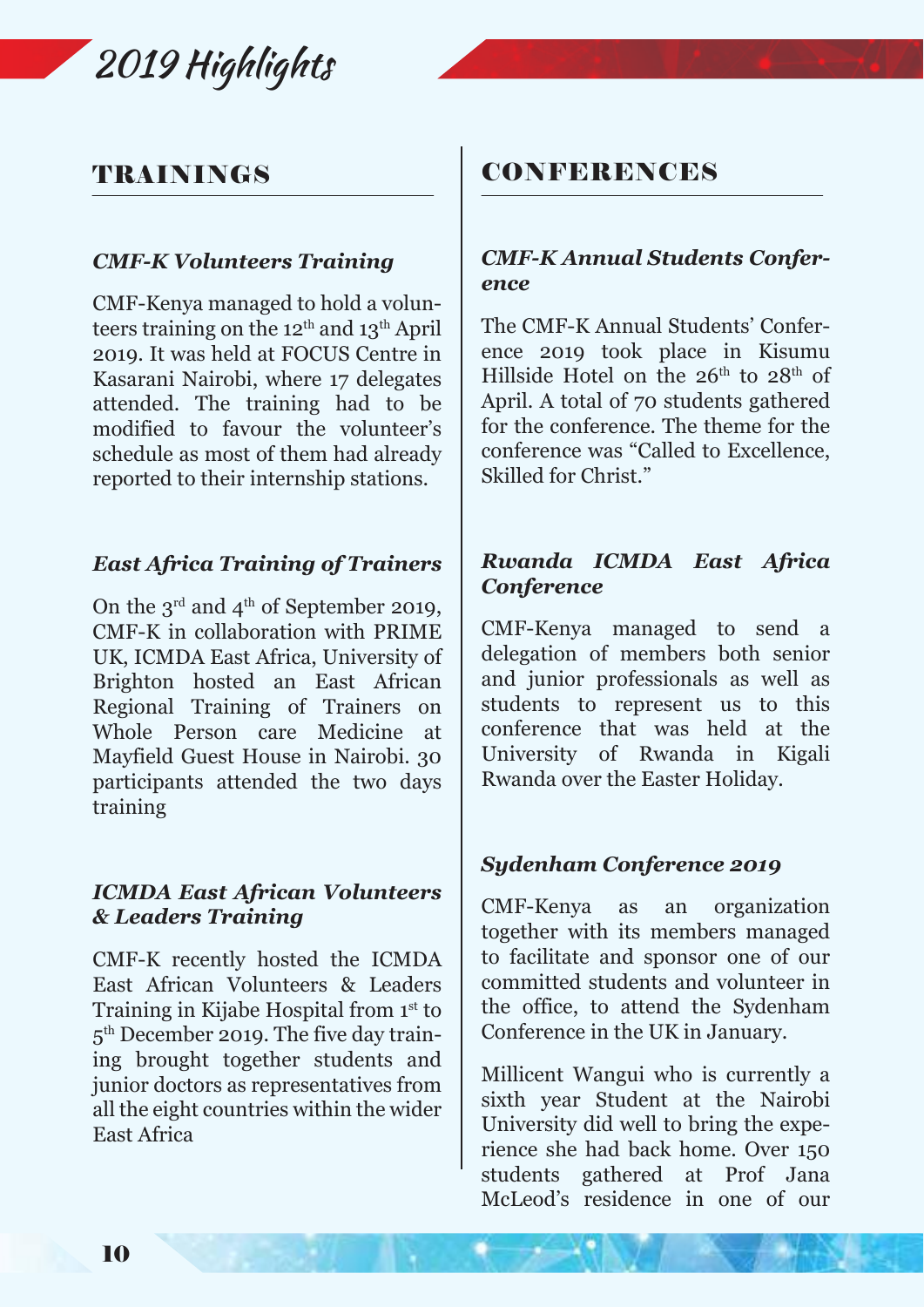2019 Highlights

Nairobi Monthly Fellowship to hear from Millicent.

#### *Junior Professionals Retreat 2019*

The CMF-K Junior Professionals on  $29<sup>th</sup>$  to  $30<sup>th</sup>$  June went camping at Lalanasi Lodge in Laikipia county. Thirty five of them among other things did kayaking, quad biking, horse riding and bonding over camp fire.

#### *Nairobit Pre-Interns Meet up*

On 20th October 2019, about 35 pre interns drawn from Med Schools within Nairobi gathered at The Muhinga's residence in Karen for a moment of inspiration, networking and vison casting.

The meet up was graced by the rank and file of CMF-K leadership. We also managed to get a post intern to give his reflections on the internship journey. This event challenged other regions to organize the same.

### MENTORSHIP MANUAL



Finally the long awaited CMF-K Mentorship manual is now a reality. In November this year we acquired a thousand copies of Volume 1 of the manual.

Thanks to everyone who contributed to the success of this noble work. The books will be distributed at a student friendly cost of Ksh. 150 per copy.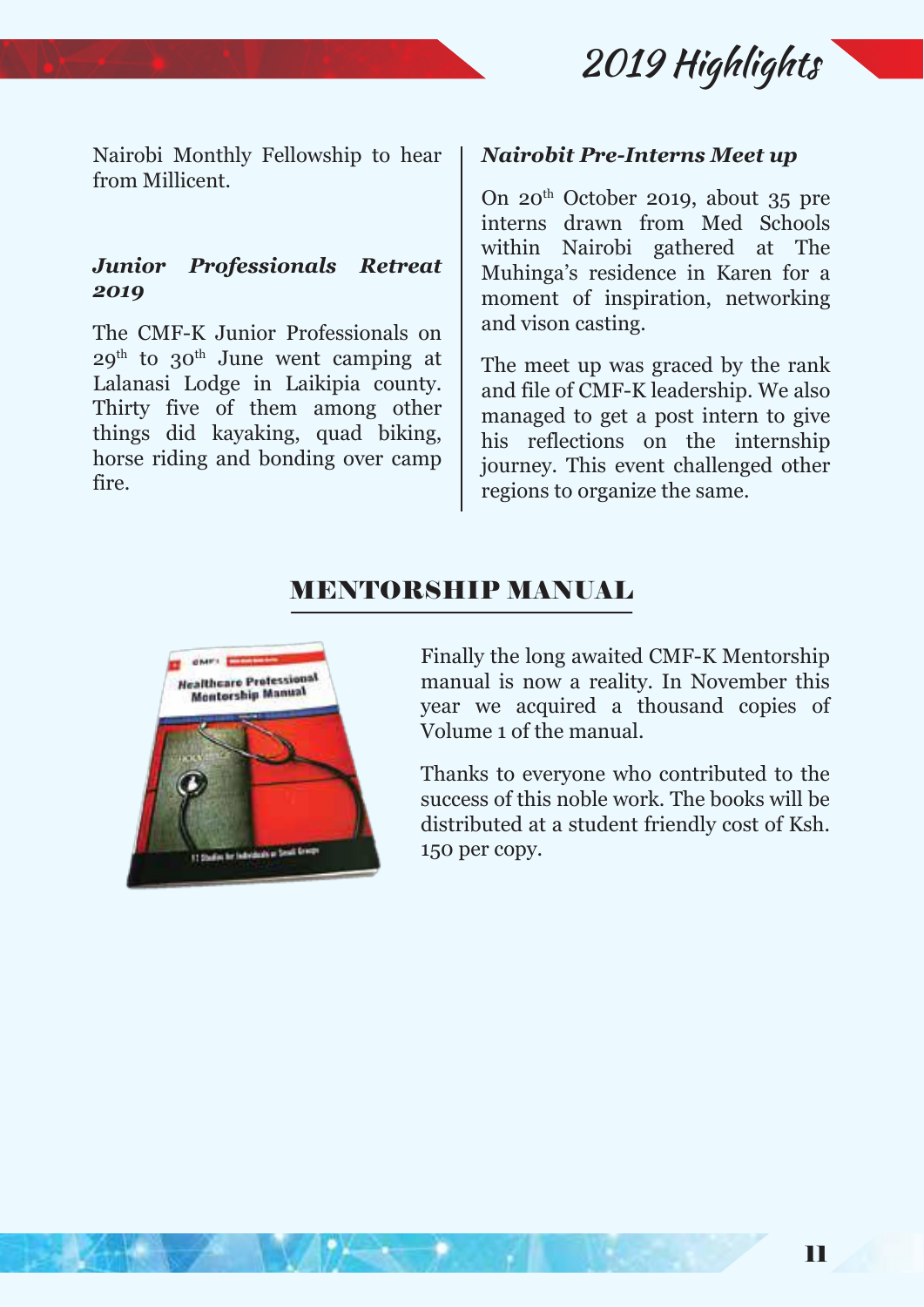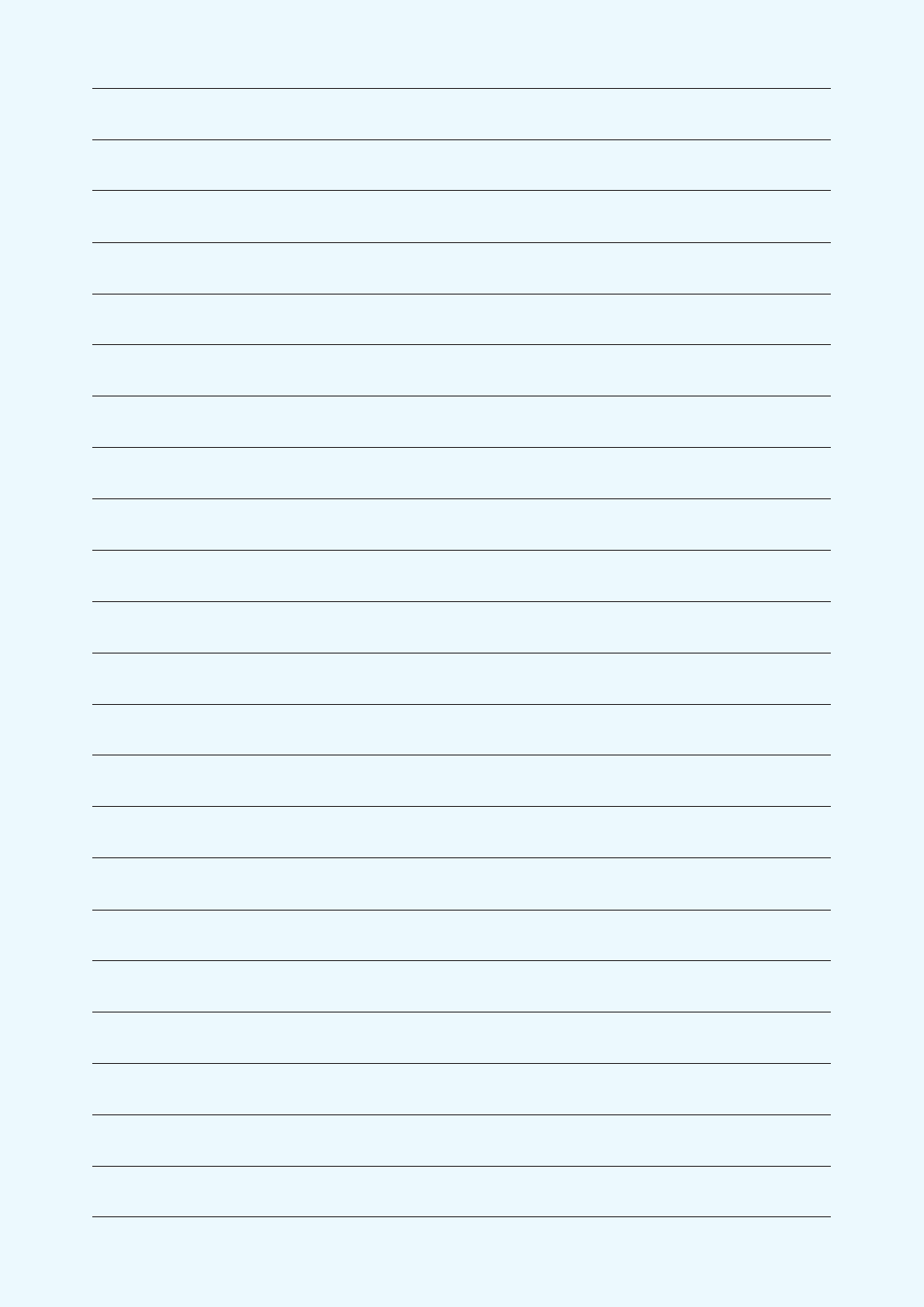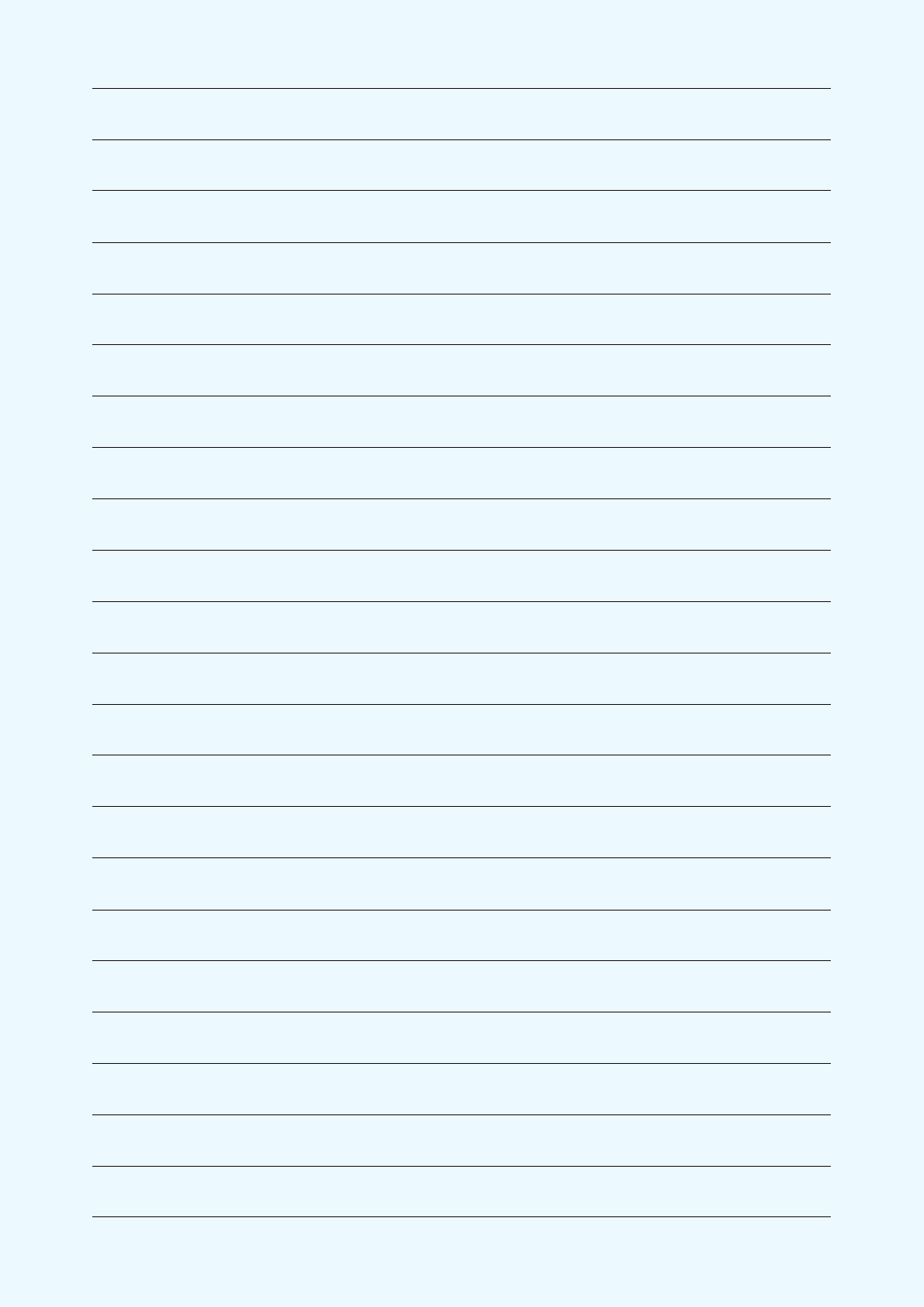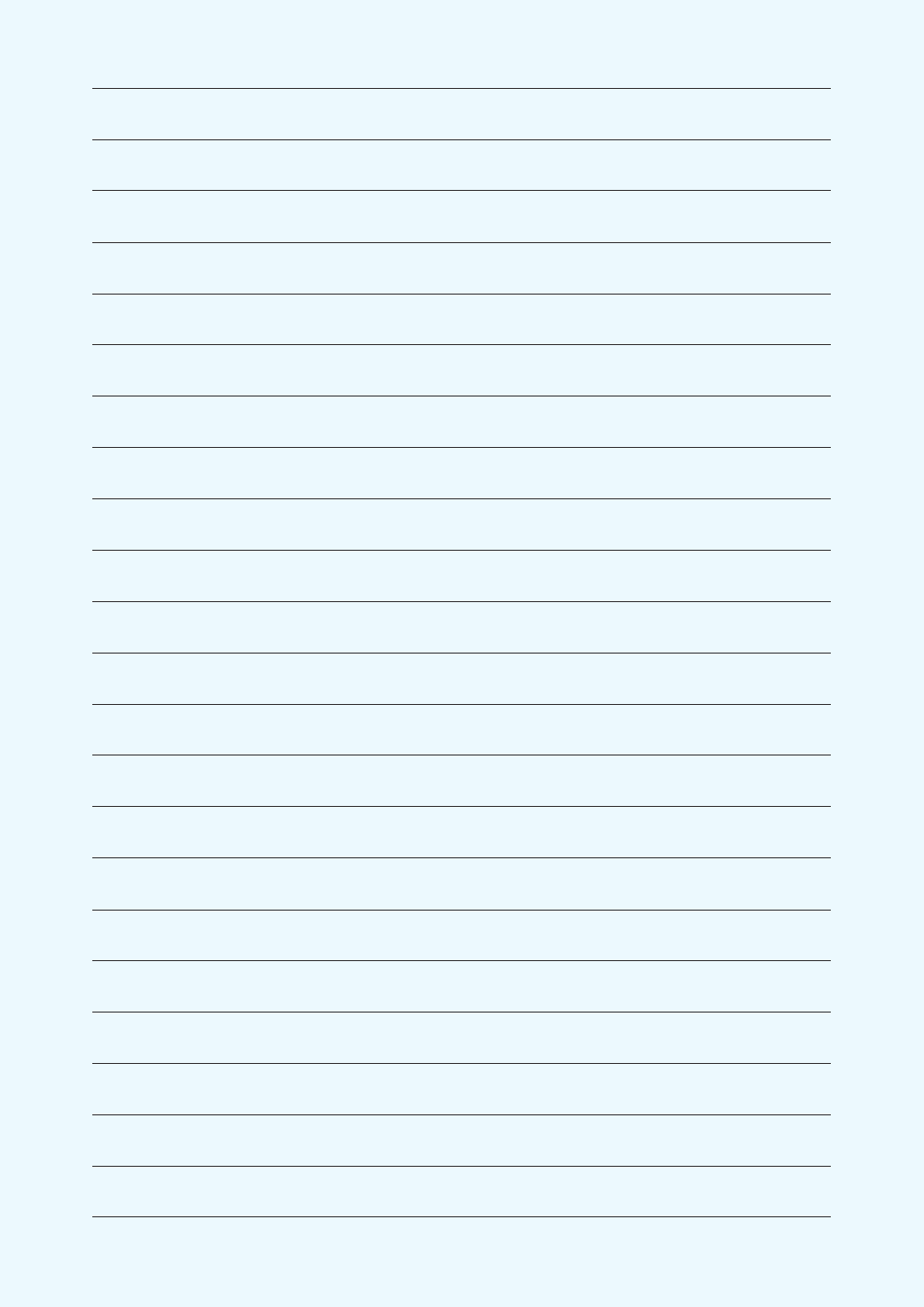